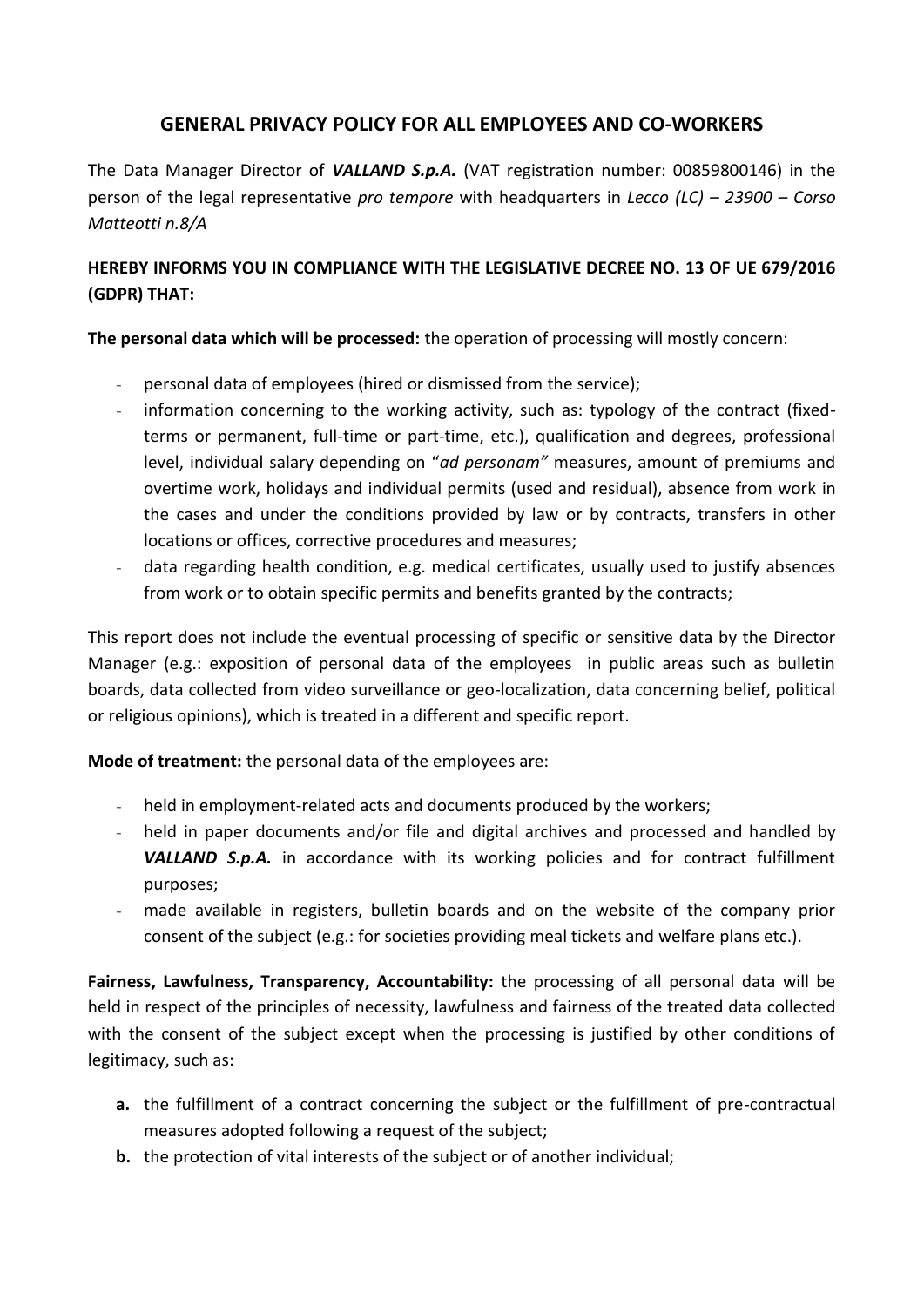- **c.** the fulfillment of a public interest, or a concern connected with public authority of which the processing supervisor is invested;
- **d.** the pursuit of legitimate interest of the processing supervisor or of third parties, in the limits of fundamental rights and freedom of the subject, which require the protection of personal data.

**Purposes:** the processing of data concerning individual workers (including sensitive data) is aimed to fulfill obligations derived from:

- **a.** the individual contract (e.g.: in order to verify the exact contractor's fulfillment or to evaluate salary, including overtime work or premiums, holidays, permits and legitimate absence from work);
- **b.** the collective negotiation to determine circumstances concerning an individual working relationship (e.g.: fruition of permits or demands of the union);
- **c.** the law (e.g.: communications to provident societies).

The Director Manager will not pursue any aim conflicting with the abovementioned purposes or, regardless, any different one.

**Data subject's rights**: in accordance to the legislation in force and within its limits, You will be able to exercise the rights set out in the Directive of the ART. 13 (UE) 679/2016 (GDPR), and in particular You have:

- **(i)** the right to transparency on the mode of treatment;
- **(ii)** the right to receive specific information concerning Your processed data;
- **(iii)** the right to access to Your held data, to its rectification or cancellation;
- **(iv)** the right to limit the processing of Your personal data;
- **(v)** the right to receive notification concerning the events described in the previous paragraphs, the portability (when possible) and to oppose the processing on account of specified and documented reasons;
- **(vi)** the right to file a complaint to the Authority and to be informed on the existence of violations of data concerning You (*Data Breaches*);
- **(vii)** the right to withdraw your consent in any moment without compromising the lawfulness of the processing based on the consent before the withdrawal.

**Limits to the exercise of the right of access and change of the data:** The exercise of the right of access authorize to obtain the communication of the personal data of the applicant; it does not authorize the direct and unlimited access, the addition of new information, the copy or any modification of the documents.

If the amount of information is high the applicant's personal data will be made available as a copy of the entirety of his personal file (digital or physical). The Managing Director will communicate the requested data and will not collect any other kind of data outside of the current data processing (e.g.: correspondence between the employees). The request of change of personal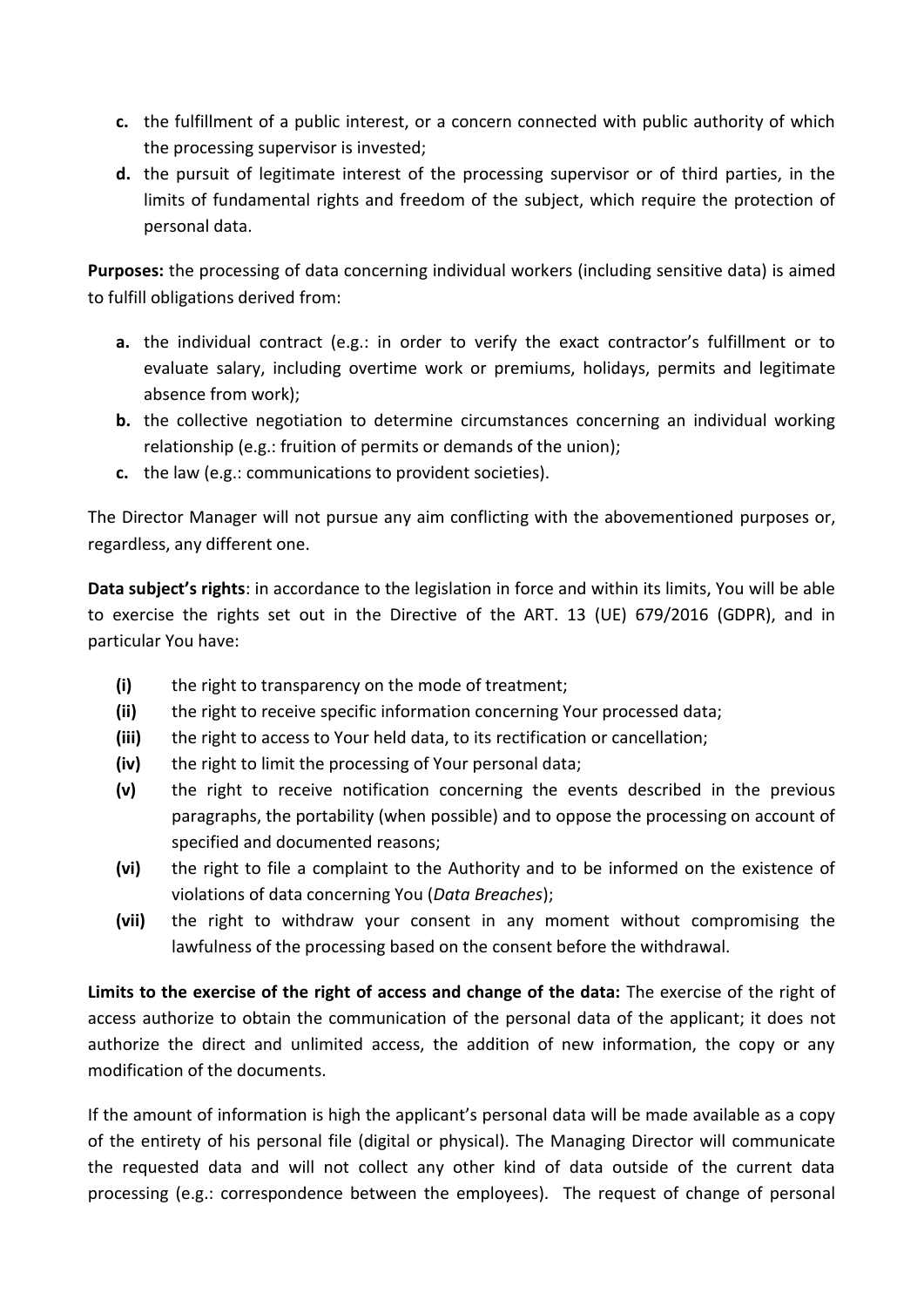data provided in the professional profile can occur only if the claimed qualification is documented by formal certification of the employer or of third parties.

**Mode of operation of the subject's rights:** the abovementioned rights granted by the law and, in particular, the ones to access, change and delete provided personal data must be exercised by filling the application form available in the company and on our website.

All the granted rights are always exercisable free of charge at the *Data Protection Supervisor* designed by the Managing Director prior routing of the request to:

## Eng. **RICCARDO SARTIRANA** and/or *VALLAND S.p.A.* - *privacy@valland.it*

and prior routing of the completed form which must include a valid identification document.

**The feedback** will occur within 15 days from the receipt of the application or within a maximum of 30 days given previous notice when more complicated operations are required to fulfill the request or for any other justified reason. The feedback occurs in oral form but can be transferred in a paper or telematic document if specifically requested.

**Update, modification, correction and deletion of the processed data:** the subject will always be able to exercise the right of access to his personal data (but will be excluded from the documentation not concerning him) and it will be possible for him to update, change, integrate, delete, and block it if in violation of the law, or to oppose to the processing due to legitimate reasons exposed in a formal request sent to the abovementioned *Privacy Supervisor*.

The revocation of the consent does not and will never, in any case, compromise the lawfulness of the previous personal data processing.

**Storage times of the processed personal data:** the personal data of the workers will be held for the required time to pursuit the execution of the obligations due to the individual contract (e.g.: to verify the exact contractor's fulfillment or to evaluate salary, including overtime work or premiums, holidays, permits and legitimate absence from work), to the collective negotiation to determine circumstances concerning an individual working relationship (e.g.: fruition of permits or demands of the union), or to the law (e.g.: communications to provident societies).

In the case of termination of employment, personal data will be held for 10 more years, except for the occurrence of a specific necessity to preserve them for a longer time. However, any additional time to the data storage will always respect the aforementioned principles of lawfulness of the processing provided by article no. 6 of GDPR.

**Physical and organizational measures adopted by the Managing Director:** organizational and security measures will be adopted to grant an adequate protection of the data of the workers. In particular, it is granted that: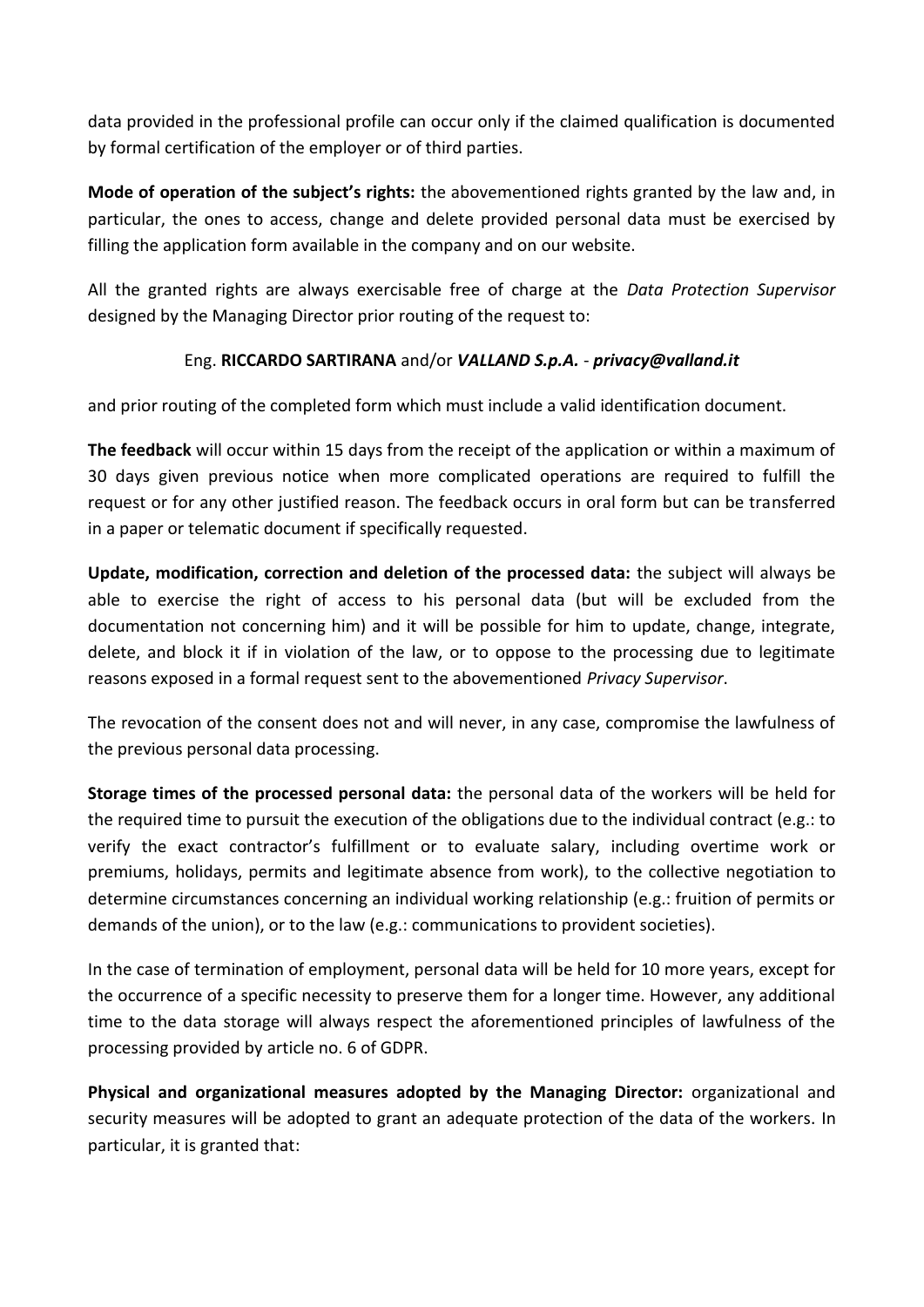- the areas where the processing of the data of the workers is held are conveniently protected and safe from intrusions; in particular, the data is held in folders accessible just to authorized personnel (the Director Manager and specific personal) and the documents are physically held in locked closets in a locked room;
- personal information which can be referred just to individual workers will only occur in protected ways which exclude any awareness of third parties (e.g.: in emails without subject or in a blank anonymous envelope);
- authorized personnel will be instructed to observe the obligation of professional secrecy, which concerns also colleagues who are not entitled to become aware to specific personal data;
- any access or copy of digital data will be prevented in lack of an adequate system of authentication and/or authorization (CVs will be accessible only to Human Resources Management);
- any accidental acquisition of personal information from third parties will be prevented (e.g.: privacy measures are adopted to grant restricted access); adequate precautions will be implemented in case of a peculiar physical structure of the offices.

**Treatment of sensitive categories of personal data:** precautions are implemented in case of sensitive data of the workers, such as those which reveal the state of health. This kind of data will be processed in the limits of what is strictly necessary to fulfill the contract.

The Director Manager will process sensitive data that reveals the state of illness of the worker (e.g.: medical examinations) when it determines a temporal or permanent incapacity to work with the following suspension or termination of the contract or the belonging to a peculiar protected category which grant specific treatment in accordance with the law in force.

A specific set of forms has to be used in order to fulfill communication obligations of the abovementioned categories of personal data, e.g. medical certifications (which must be shared with the employer) which reveal the start date and the duration of the illness – the "prognosis". The "diagnosis" has to be provided by the Institution of reference (e.g.: Inps in Italy) or a provident society in a separate form.

If this kind of data is not presented in separate forms, i.e. when the "prognosis" and the "diagnosis" are included in the same document or certificate, adequate measures will be implemented to grant the privacy of the worker.

All sensitive information is held separately from any other kind of personal data.

**The company assigned doctor and medical records of the worker:** part of the data processing is held inside the company in accordance to the law in force about health and security measures. The company assigned doctor will examine the workers trough precautionary and periodic checkups updating the medical records held in the company. He or she is charged to process all the medical data and to adopt adequate measures to protect the privacy of the workers.